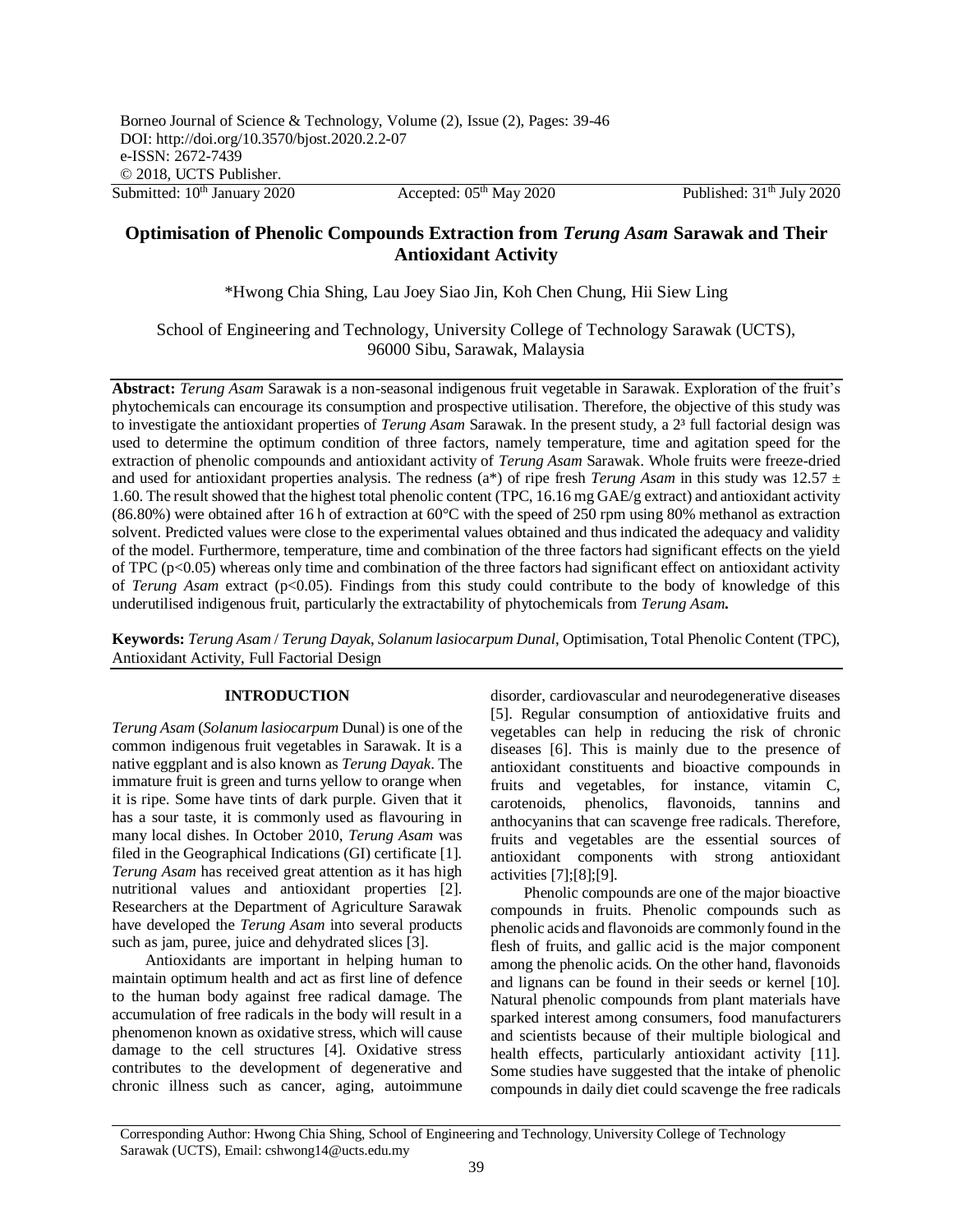released from cell metabolism and prevent the oxidative damage that causes ageing and age-related diseases [12].

Several extraction methods have been developed to extract the bioactive compounds from fruits and vegetables. Solvent extraction is the most common method used because of its efficiency, ease of use and wide applicability [13]. In order to achieve an optimal extraction, establishment of parameters is necessary as the efficiency of extraction is greatly relied on the type of material used [14]. Depending on the nature of the extraction process, parameters such as pH, time, temperature, agitation, polarity of extractor liquid and particle size of extracted compound will affect the yield [13];[15].

Factorial design is a useful tool to screen the effects of multiple factors and their interactions on response variables and it requires fewer experimental runs if compared with classical optimisation experiment [16]. This study aimed to optimise the condition of extraction temperature (30 to  $60^{\circ}$ C), time (0.5-16 h) and agitation speed (0-250 rpm) on the extraction yield of total phenolic content (TPC) and antioxidant activity of *Terung Asam* using two level, 2³ full factorial design, and to assess TPC and antioxidant activity of the extracts.

# **MATERIALS AND METHODS**

#### *Chemicals*

Methanol, Folin-Ciocalteu phenol reagent (Rmstain), gallic acid monohydrate (Sigma-Aldrich), anhydrous sodium carbonate (R&M) and DPPH (Sigma-Aldrich).

### *Sample Preparation*

Six batches of ripe fresh *Terung Asam* were purchased from the local market in Sibu, Sarawak. Three pieces of *Terung Asam* from each batch were randomly selected for colour measurement using chromameter (Konica Minolta CR-400, Japan). Results were recorded as L\*, a\* and b\* values, where L\* describes lightness (0, black; 100, white),  $a^*$  indicates redness (- green; + red), and  $b^*$ indicates yellowness (-blue; + yellow). Three measurements were made at different surfaces of the samples and the results were averaged. Whole fruits were then freeze-dried and blended into fine powder and stored at -20°C for further analysis.

#### **Preparation of Extracts**

Extraction was conducted using 80% methanol according to the method described by Azeez *et al*. (2012) [17] with slight modifications in which two grams of ground samples were extracted with a total volume of 100 mL of 80% (v/v) methanol. The mixture of samples and 80% methanol were homogenised in the orbital shaker (SI-300, Jeio Tech, Korea) at different conditions

as suggested by  $2<sup>3</sup>$  full factorial using Design Expert software version 10.0. The three factors under investigation were extraction temperature  $(X_1: 30-60^{\circ}C)$ , extraction time  $(X_2: 0.5-16 h)$  and agitation speed  $(X_3: 0-$ 250 rpm). The extract was then filtered by filter paper (Ross 4a) and concentrated at 60°C using a rotary evaporator (Buchi, Switzerland). Viscous extracts were stored at -4°C for further analysis.

# **Determination of Total Phenolic Content by Folin-Ciocalteu Assay**

Total phenolic content (TPC) in *Terung Asam* extracts was determined using the Folin-Ciocalteu (F-C) assay described by Lim *et al*. (2007) [18] with slight modifications. One millilitre of extract sample was mixed with 5 mL of F-C reagent using vortex mixer (SA8, Stuart, UK) and kept in dark at room temperature for 10 mins. Four millilitres of sodium carbonate (7.5% w/v) was then added into it and allowed to stand for 30 mins. The absorbance of the mixture was measured at 750 nm using a UV–Vis spectrophotometer (Cary 60, Agilent Technologies, Malaysia). TPC in the samples was calculated from the gallic acid calibration curve and reported in terms of gallic acid equivalent (mg of GAE/g of extract).

## **Determination of Antioxidant Activities by DPPH Free Radical Scavenging Assay**

Antioxidant activity of extracts was determined using 2,2- Diphenyl-1-picrylhydrazyl radical radical (DPPH) assay as described by Azeez et al. (2012) [17] with slight modifications. To prepare 0.1 mM DPPH solution, 0.02 g of DPPH was topped up with 500 mL methanol and stored in an amber bottle. One (1) mL of the extract solution and 1 mL of methanol acted as the control were mixed with 4 mL of DPPH solution respectively using vortex mixer. After a 20-min incubation in the dark at room temperature, the absorbance of the solution was measured at 517 nm against a blank of methanol using a UV–Vis spectrophotometer. Results were reported as percentage (%) of inhibition of DPPH radical which was calculated by using the Equation 1.

% of inhibition of DPPH =  $\frac{Abs_1 - Abs_2}{Abs_1} \times 100\%$  ........(1)

Where,  $Abs_1 = Absorbance$  of control  $Abs<sub>2</sub> = Absorbance of sample$ 

### **Verification of Extraction using Optimised Condition**

Optimal conditions for extraction in terms of extraction temperature, time and agitation speed were obtained from a series of solutions generated by Design Expert software. The best solution with the highest desirability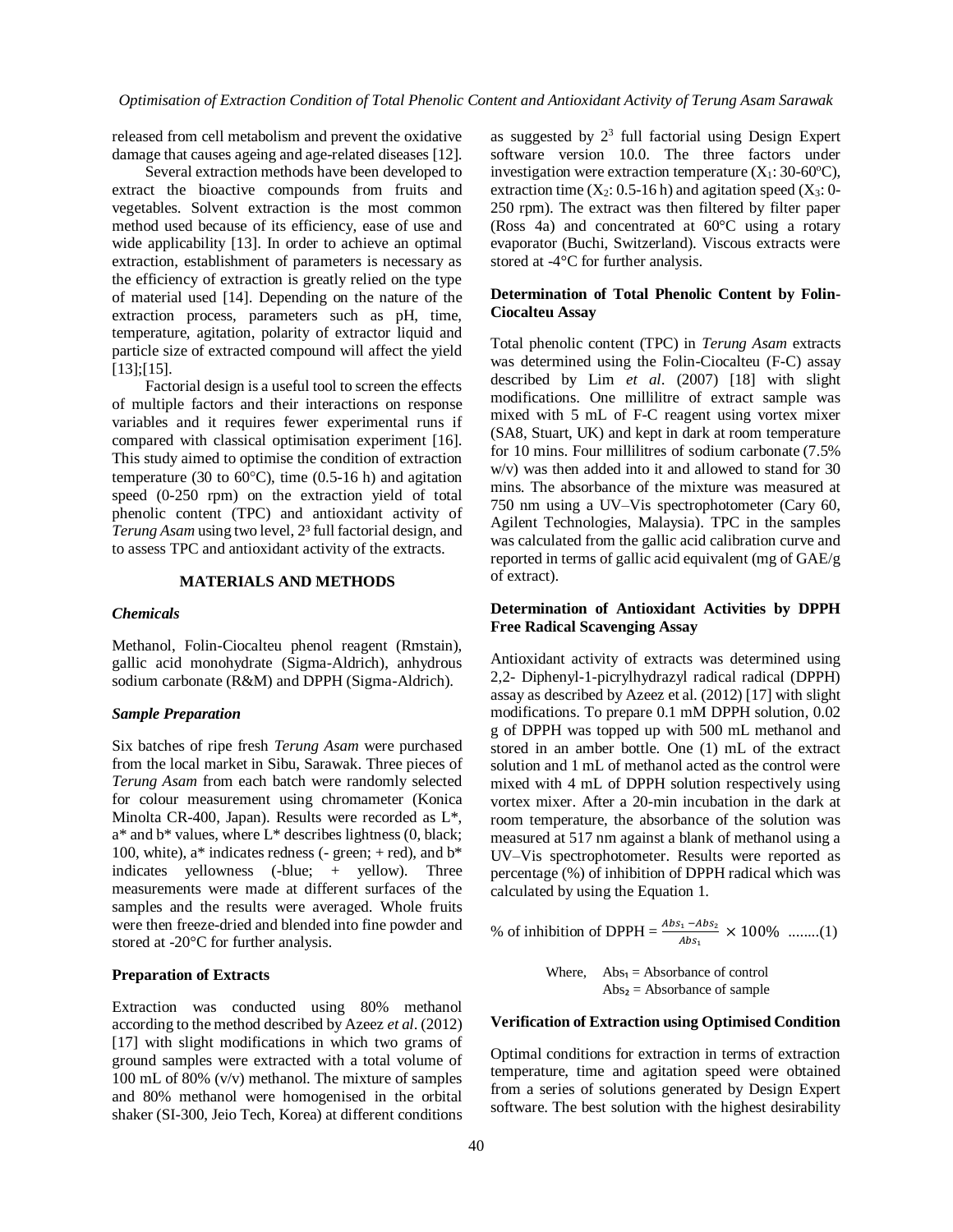(1.000) was employed for the verification process as shown in Table 1.

| Parameters                | Goal       | Optimum    |
|---------------------------|------------|------------|
|                           |            | conditions |
| Temperature $(^{\circ}C)$ | $30 - 60$  | 60         |
| Time (h)                  | $0.5 - 16$ | 16         |
| Speed (rpm)               | $0 - 250$  | 250        |
| TPC (mg GAE/g extract)    | Maximum    | 16.16      |
| Antioxidant activity (%)  | Maximum    | 86.97      |

Table 1: Optimum conditions for verification

\*Desirability  $= 1.000$ 

In order to determine the adequacy and validity of the model, the predicted values of TPC and antioxidant activity of *Terung Asam* extract (Table 1) were compared with the actual experimental values by using the Equation 2.

Percentage error = 
$$
\frac{Pred. value - Exp. value}{Pred. value} \times 100\%
$$
  
...(2)

## **Statistical Analysis**

All experiments were conducted in triplicate and the results were reported as mean ± standard deviation (SD). Design Expert software, version 10.0 (STAT-EASE Inc. Minneapolis, USA) was used for the experiment design, statistical analysis of the optimisation and verification of the experimental data. Difference at  $p$  value  $< 0.05$  was considered statistically significant.

### **RESULTS AND DISCUSSION**

#### **Optimisation of Extraction with Different Conditions**

The L\*a\*b\* of ripe *Terung Asam* used in this study was redness  $(+a^*)$  of 12.57  $\pm$  1.60, yellowness  $(+b^*)$  of 70.52  $\pm$ 1.68 and lightness (L\*) of 74.39  $\pm$ 1.33.

The extraction condition was optimised using an experimental design of two-level,  $2<sup>3</sup>$  full factorial design with three parameters selected which were temperature, time and agitation speed. During optimisation process, the temperature range was set from  $30^{\circ}$ C to  $60^{\circ}$ C as the boiling point of methanol is  $65^{\circ}$ C. Any temperatures that is higher than  $65^{\circ}$ C will cause methanol to boil and evaporate. The time was set from 0.5 hour to 16 hours while the agitation speed was set from 0 rpm to 250 rpm to prevent spillage of the solution from the flask if speed is higher than 250 rpm.

Table 2 shows the minimum TPC (12.88 mg GAE/g of extract) and antioxidant activity (62.39%) were obtained at the lowest extraction temperature of 30°C, time 0.5 hours and speed of 0 rpm whereas the

maximum TPC (16.16 mg GAE/g of extract) and antioxidant activity (86.80%) were obtained at the highest extraction temperature of 60°C, time 16 hours and speed of 250 rpm.

The mean of TPC in *Terung Asam* was 14.50 mg GAE/g of freeze-dried fruit (equivalent to 14.53 mg GAE/g of extract) which is slightly lower than the TPC in dehydrated carrot (19.90 mg GAE/g) conducted by Lutz et al. (2015) [19]. Moreover, the mean antioxidant activity of *Terung Asam* was 77.32% which was relatively higher than the antioxidant activities of tomato (35.07%) and brinjal (25.17-40.35%) reported by Azeez et al. (2012) [17] and Kandoliya et al. (2015) [20] respectively.

# **Effect of Extraction Conditions on Total Phenolic Content (TPC) of** *Terung Asam*

Analysis of Variance (ANOVA) of  $2<sup>3</sup>$  full factorial design for TPC is shown in Table 3. The model was significant  $(p<0.05)$  and the absence of lack of fit (p>0.05) strengthened the reliability of the model. The coefficient of determination,  $R<sup>2</sup>$  (0.86) was high and close to 1. This implied that 86% of the experimental data was compatible with the data predicted by the model. Meanwhile, the adjusted-R² (0.69) showed a moderately high degree of correlation between predicted and experimental values whereas the predicted-R² (0.82) agreed with the adjusted-R². Adequate precision (AP) measures the signal to noise ratio and a ratio greater than 4 is desirable. The AP result of 10.66 indicated an adequate signal and this model can be used to navigate the design space. In addition, coefficient of variation (CV) was small (2.80%) demonstrated a high reliability of the experiments. Based on these results, the model was a good simulation of extraction experiment.

The ANOVA results indicated that the linear model terms of temperature (A), time (B) and combination of the three factors (ABC) had significant effect on extraction of TPC from Terung Asam. Whereas speed (C) had no significant effect  $(p>0.05)$  on the extraction for TPC.

By using experimental data (Table 3), Equation 3 was generated which could be used to predict TPC in *Terung Asam*:

 $TPC = 11.21775 + 0.053624X_1 + 0.19806X_2 + 0.013837X_3 -$ 2.58065E-003X₁X₂ – 2.51441E-004X₁X₃ – 1.35484E-003X₂X₃ +2.82151E-005X₁X₂X₃ ..................................................(3)

Where,  $X_1$  represented temperature while  $X_2$  and  $X_3$  were time and agitation speed, respectively.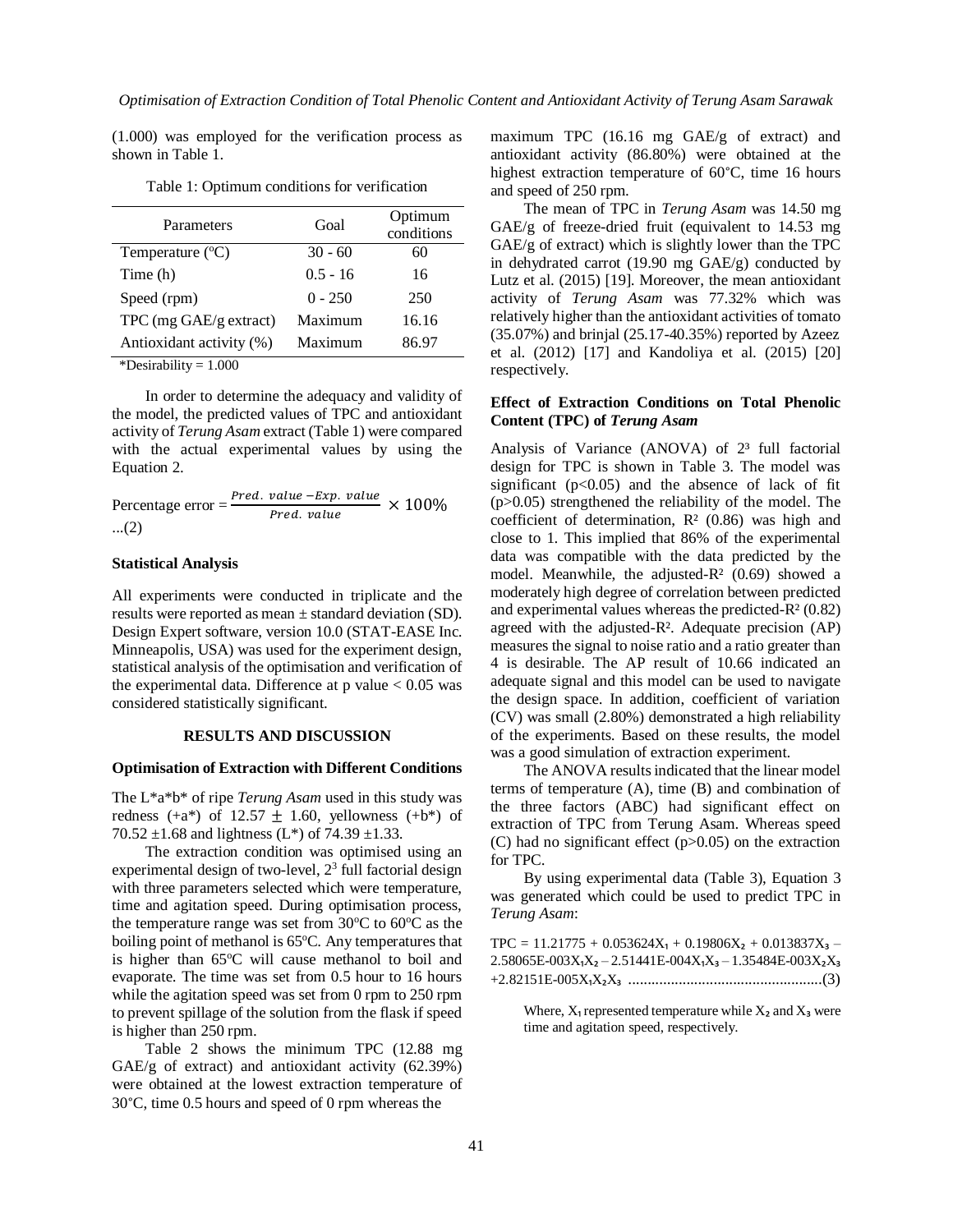|                | Temperature     | Time  | Speed            | <b>TPC</b>         | Antioxidant  |
|----------------|-----------------|-------|------------------|--------------------|--------------|
| Run            | $({}^{\circ}C)$ | (h)   | (rpm)            | (mg GAE/g extract) | activity (%) |
| $\mathbf{1}$   | 30              | 16.00 | 250              | 14.29              | 74.81        |
| $\overline{2}$ | 30              | 0.50  | $\boldsymbol{0}$ | 12.88              | 62.39        |
| 3              | 60              | 0.50  | 250              | 14.18              | 71.09        |
| $\overline{4}$ | 45              | 8.25  | 125              | 15.19              | 75.59        |
| 5              | 60              | 16.00 | $\mathbf{0}$     | 15.12              | 81.35        |
| 6              | 45              | 8.25  | 125              | 14.45              | 74.03        |
| 7              | 45              | 8.25  | 125              | 13.82              | 76.67        |
| 8              | 60              | 16.00 | 250              | 16.16              | 86.80        |
| 9              | 30              | 0.50  | 250              | 14.39              | 80.67        |
| 10             | 30              | 16.00 | $\theta$         | 14.75              | 81.86        |
| 11             | 45              | 8.25  | 125              | 14.75              | 75.60        |
| 12             | 60              | 0.50  | $\boldsymbol{0}$ | 14.45              | 78.09        |
| 13             | 45              | 8.25  | 125              | 14.52              | 81.68        |
| 14             | 45              | 8.25  | 125              | 14.53              | 81.83        |
| Mean           |                 |       |                  | 14.53              | 77.32        |

Table 2: Experimental design for extraction

Table 3: ANOVA results of TPC

| Source                   | Sum of<br>Squares | Degree of<br>Freedom | Mean Square | F Value    | p-value<br>(Prob>F) |
|--------------------------|-------------------|----------------------|-------------|------------|---------------------|
| Model                    | 5.98              |                      | 0.85        | 5.16       | $0.0316*$           |
| A - Temperature          | 1.62              | 1                    | 1.62        | 9.77       | $0.0204*$           |
| $B - Time$               | 2.44              | 1                    | 2.44        | 14.73      | $0.0086*$           |
| $C - Speed$              | 0.41              | 1                    | 0.41        | 2.50       | 0.1651              |
| AB                       | 0.097             | 1                    | 0.097       | 0.58       | 0.4737              |
| AC                       | 9.800E-003        | 1                    | 9.800E-003  | 0.059      | 0.8160              |
| BC                       | 0.054             | $\mathbf{1}$         | 0.054       | 0.33       | 0.5873              |
| <b>ABC</b>               | 1.34              | 1                    | 1.34        | 8.11       | $0.0292*$           |
| Residual                 | 0.99              | 6                    | 0.17        |            |                     |
| Lack of Fit              | 8.595E-004        | $\mathbf{1}$         | 8.595E-004  | 4.326E-003 | 0.9501              |
| Pure Error               | 0.99              | 5                    | 0.20        |            |                     |
| Cor Total                | 6.98              | 13                   |             |            |                     |
| $R^2$                    | 0.86              |                      |             |            |                     |
| Adjusted R <sup>2</sup>  | 0.69              |                      |             |            |                     |
| Predicted R <sup>2</sup> | 0.82              |                      |             |            |                     |
| Adeq. Precision          | 10.66             |                      |             |            |                     |

 $CV = 2.80\%, *p < 0.05$  indicates significant effect.

Figure 1 shows the extraction temperature had positive effect on TPC in which the higher the extraction temperature, the higher the TPC in *Terung Asam* extract. In the present study, the highest TPC in *Terung Asam* extract (16.16 mg GAE/ g of extract) was obtained at the highest temperature (60°C) which is presented in run 8 of Table 2. This is due to the plant tissue became soften at high temperature and the interaction between phenolic compounds with protein and phenolic

compounds with polysaccharides in the plant material is weaken [21]. This enhances the penetration of extraction solvent into the plant matrix, which will reduce the viscosity of the solvent and thus increase the diffusibility and solubility of phenolics [22,23,24,25]. According to Candrawinata et al. (2014) [26], concentration of phenolics in apple pomace extract was significantly affected by temperature  $(p<0.001)$ , with the highest TPC obtained at 90°C. Saci et al., (2017) [27]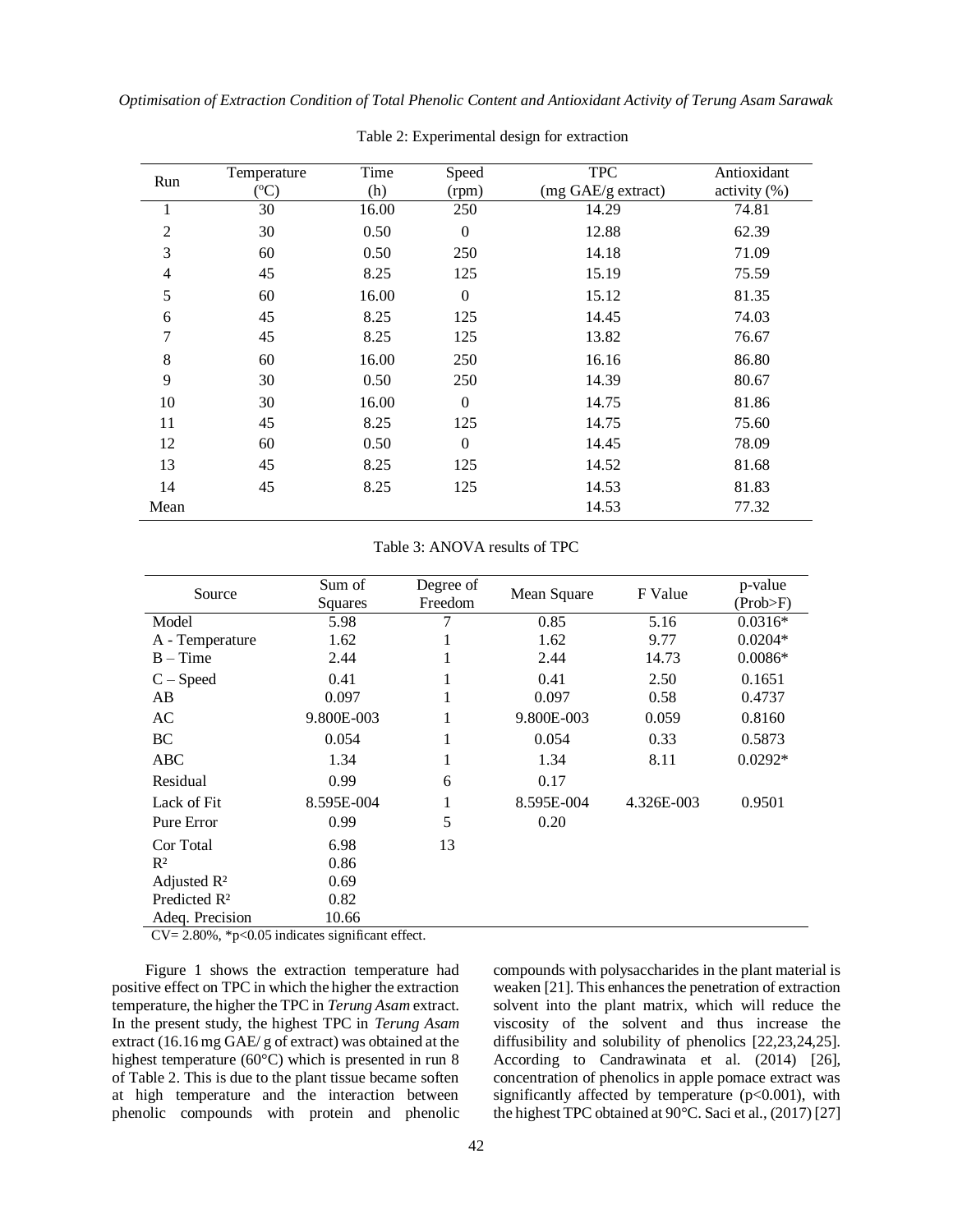also stated in their study that extraction of phenolics from carob pulp, a beanlike fruit, was improved with temperature up to optimum temperature of 88.35°C.

There was also a positive effect of extraction time on TPC (Figure 1). The highest TPC obtained in *Terung Asam* extract was 16.16 mg GAE/ g of extract at the maximum extraction time (16 h) of this study which is shown in Table 2. According to Sampath (2013) [28], the plant cell wall is strong and a longer extraction time with an appropriate organic solvent is required to destabilise the strong cellulose structure of plant cell wall. In Sripum et al. (2017) study [29], they extracted phenolics from rice samples under various extraction time ranged from 0.5 h to 16 h. The results reported that longer extraction time would result in higher extraction yield of TPC. Moreover, Butsat and Siriamornpun (2016) [30] studied the effect of extraction time on phenolic content in leaf extracts of *Amomum chinense* C., a kind of herb plant and the results revealed that TPC in the extract had increased with the prolonged extraction time from 6h to 12h.

# **Effect of Extraction Conditions on Antioxidant Activity of** *Terung Asam*

Analysis of Variance (ANOVA) of  $2<sup>3</sup>$  full factorial design for antioxidant activity is presented in Table 4. The model was significant  $(p<0.05)$  and the absence of lack of fit (p>0.05) indicated the model was reliable. In addition, the coefficient of determination,  $R<sup>2</sup>$  (0.88) was high and close to 1, adequate precision (AP) was 10.49 and coefficient of variation (CV) was 3.98%. The adjusted-R² (0.73) also showed a moderately high degree of correlation between predicted and experimental values whereas the predicted- $R<sup>2</sup>$  (0.65) was in agreement with the adjusted-R². Based on the results, this model was fitted to determine the effects of extraction factors on antioxidant activity of *Terung Asam.*

The ANOVA results showed that the linear model terms of time (B) and combination of the three factors (ABC) had significant effect on antioxidant activity of Terung Asam extract. On the other hand, temperature (A) and speed (C) had no significant effect ( $p > 0.05$ ) on the extraction for antioxidant activity.

By using experimental data in Table 4, Equation 4 was generated and could be used to make prediction on the antioxidant activity of *Terung Asam* for given levels of each factor:



Figure 1: Response surface plot of effect of temperature and time on extraction of total phenolic content (TPC) from *Terung Asam*

| DPPH (antioxidant activity) = $45.72510 + 0.54076X_1 +$           |  |  |  |
|-------------------------------------------------------------------|--|--|--|
| $2.30194X_2 + 0.18238X_3 - 0.034860X_1X_2 - 3.53316E - 003X_1X_3$ |  |  |  |
|                                                                   |  |  |  |

Where,  $X_1$  represented temperature while  $X_2$  and  $X_3$ were time and agitation speed respectively.

The highest antioxidant activity (86.80%) was obtained at the maximum extraction of temperature, time and speed as shown in run 8 of Table 2. However, the ANOVA result in Table 4 indicated that only extraction time had statistically significant effect on the antioxidant activity of *Terung Asam* extract (p < 0.05). Candrawinata et al. (2014) [26] had reported that the optimal antioxidant activity of apple pomace extract was at longer time and higher temperature.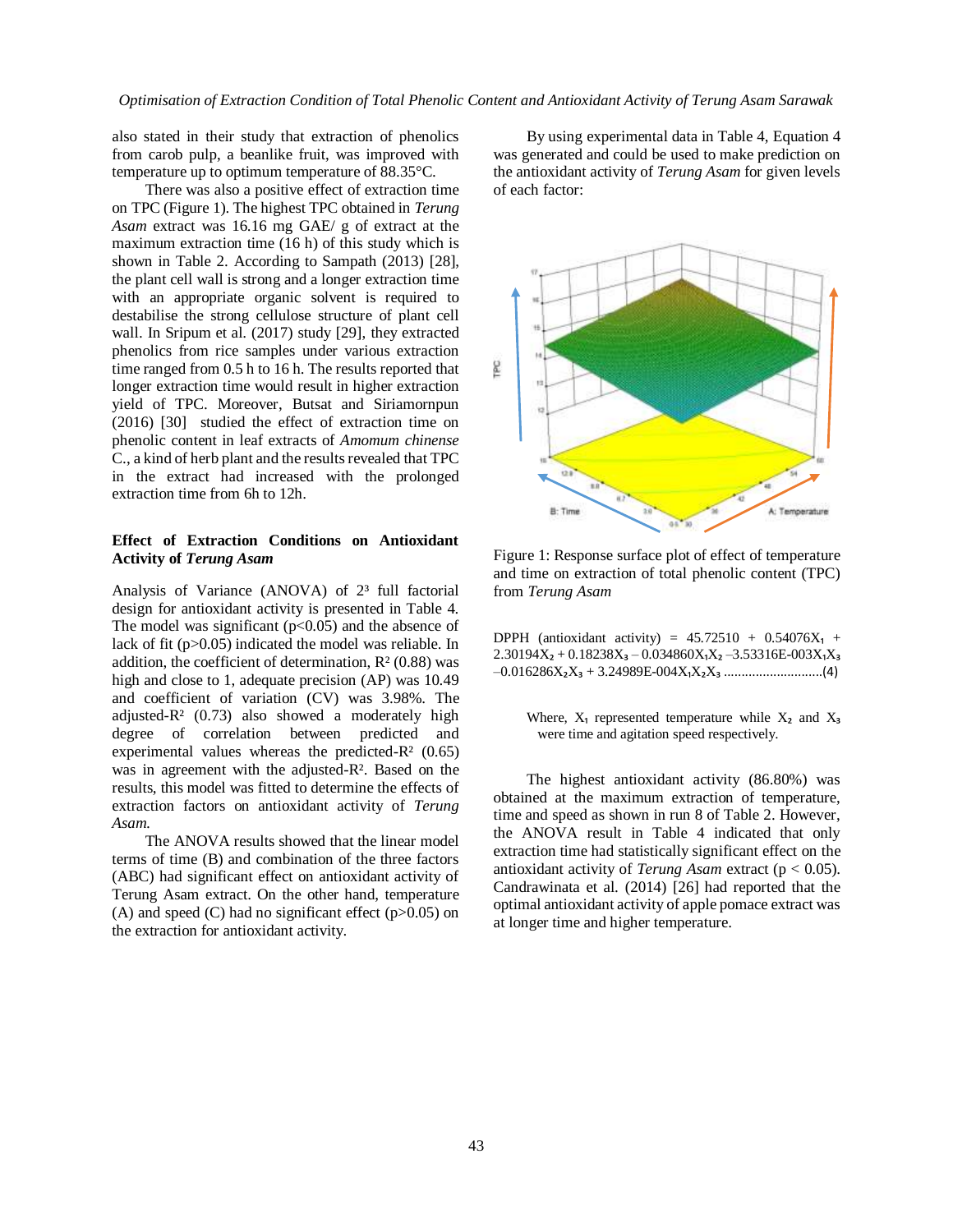| Source                              | Sum of<br>Squares | Degree of<br>Freedom | Mean<br>Square | F Value | p-value<br>(Prob>F) |
|-------------------------------------|-------------------|----------------------|----------------|---------|---------------------|
| Model                               | 406.27            | 7                    | 58.04          | 6.13    | $0.0210*$           |
| A - Temperature                     | 38.72             | 1                    | 38.72          | 4.09    | 0.0897              |
| $B - Time$                          | 132.68            | 1                    | 132.68         | 14.01   | $0.0096*$           |
| $C - Speed$                         | 11.71             | 1                    | 11.71          | 1.24    | 0.3087              |
| AB                                  | 3.59              | 1                    | 3.59           | 0.38    | 0.5607              |
| AC                                  | 20.42             | 1                    | 20.42          | 2.16    | 0.1924              |
| BC                                  | 20.74             | 1                    | 20.74          | 2.19    | 0.1895              |
| ABC                                 | 178.42            | 1                    | 178.42         | 18.84   | $0.0049*$           |
| Residual                            | 56.83             | 6                    | 9.47           |         |                     |
| Lack of Fit                         | 0.65              | 1                    | 0.65           | 0.058   | 0.8200              |
| Pure Error                          | 56.18             | 5                    | 11.24          |         |                     |
| Cor Total                           | 463.10            | 13                   |                |         |                     |
| $R^2$                               | 0.88              |                      |                |         |                     |
| Adjusted $\mathbb{R}^2$             | 0.73              |                      |                |         |                     |
| Predicted R <sup>2</sup>            | 0.65              |                      |                |         |                     |
| Adeq. Precision<br>$\alpha$<br>2000 | 10.49             |                      |                |         |                     |

Table 4: ANOVA result of antioxidant activity

 $CV = 3.98\%$ 

\*p<0.05 indicates significant effect.

# **Optimisation and Verification of Model**

The extraction condition was optimised to maximise the yield of total phenolic content (TPC) and antioxidant activity of *Terung Asam* extract. In this study, the optimal condition would be at the highest level of temperature (60 $^{\circ}$ C), time (16 h) and speed (250 rpm) as presented in Table 1.

As shown in Table 5, the maximum TPC and antioxidant activity of *Terung Asam* extract predicted were 16.16 mg GAE/g of extract and 86.97% respectively and these were in agreement with the experimental value of 15.51 mg GAE/g of extract (TPC) and 86.17% (antioxidant activity) as the differences were within 5%. Therefore, this result verified that the model was satisfactory and accurate for reflecting the expected optimisation.

Table 5: Differences between predicted value and experimental value of TPC and antioxidant activity

| Response                      | Predicted<br>value | Experimental<br>value | Percentage<br>$error (\% )$ |
|-------------------------------|--------------------|-----------------------|-----------------------------|
| TPC (mg)<br>GAE/g<br>extract) | 16.16              | 15.51                 | 4.02                        |
| Antioxidant<br>$\arcsin(y(%)$ | 86.97              | 86.17                 | 0.92                        |

#### **CONCLUSION**

The present study reported that the total phenolic content (TPC) in *Terung Asam* ranged from 12.88 - 16.16 mg GAE/g of extract and it was also high in antioxidant activity (62.39% - 86.80%). The two-level, 2³ full factorial design was successfully used to identify the effects of extraction temperature, time and agitation speed on the yield of TPC and antioxidant activity of *Terung Asam*. Temperature and time had significant effects on the yield of TPC in *Terung Asam* extract  $(p<0.05)$  with higher temperature and longer time of extraction would increase TPC productivity. In contrast, the antioxidant activity of *Terung Asam* extract was significantly influenced by extraction time  $(p<0.05)$  as its antioxidant activity was higher in longer time of extraction. The combination of three factors of temperature, time and agitation speed also showed a significant effect on the yield of TPC and antioxidant activity in *Terung Asam* extract (p<0.05). Finally, the optimised condition for maximum extraction of TPC and antioxidant activity of *Terung Asam* was found to be temperature of 60°C, time of 16 h and speed of 250 rpm. Findings from this study could contribute to the body of knowledge of this underutilised indigenous fruit, particularly the extractability of phytochemicals from *Terung Asam*. Antioxidant property analysis according to fruit part such as seed, flesh and skin of *Terung Asam* is recommended for future research.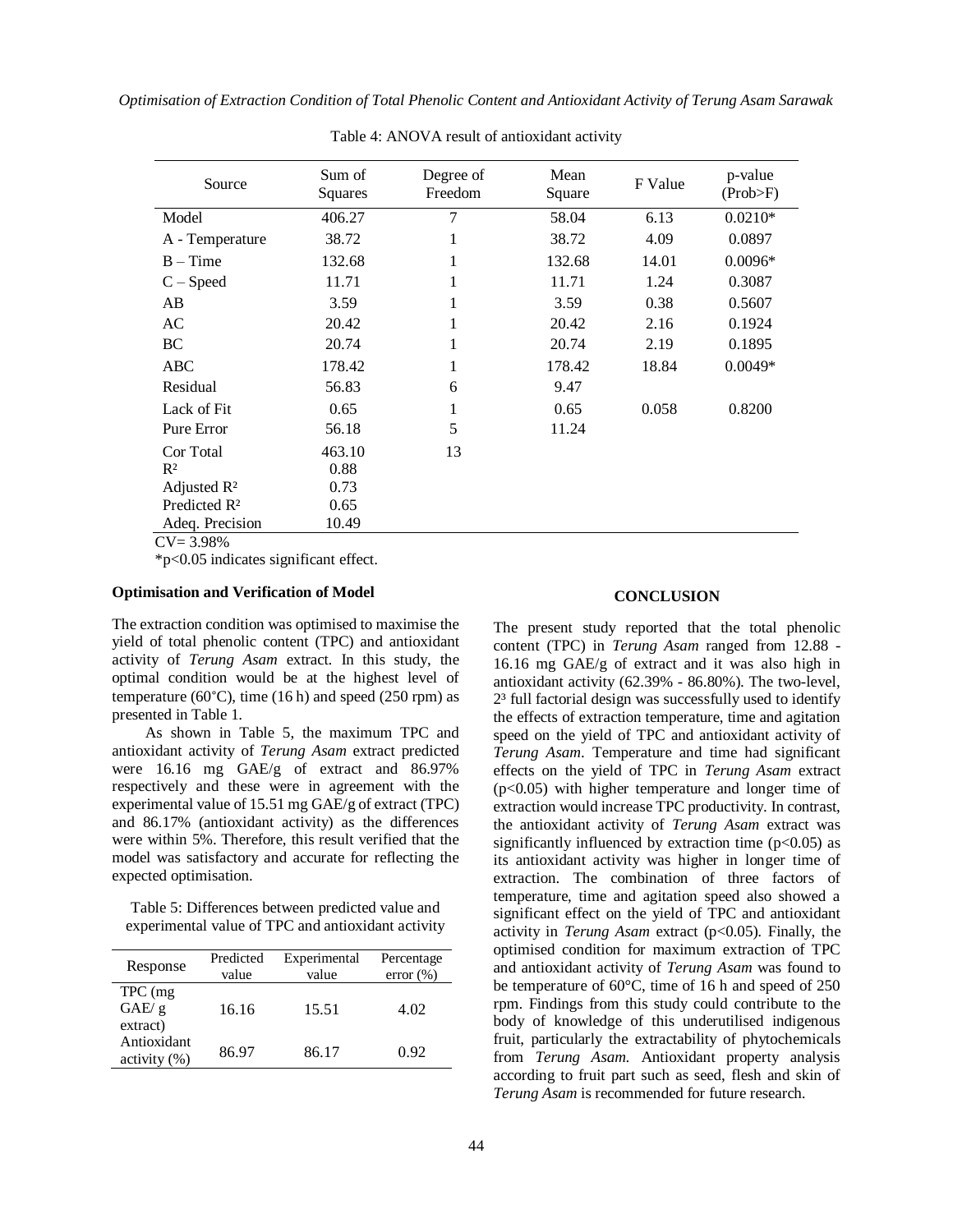# **ACKNOWLEDGMENT**

The research was funded by internal grant (UCTS/RESEARCH/4/2016/01) of University College of Technology Sarawak (UCTS), Sibu, Sarawak, Malaysia.

# **REFERENCES**

- [1] A report: Umar, S, 2012. 'Terung Asam Sarawak', a Geographical Indications (GI) – registered product of Sarawak. [online] Available at: <www.doa.sarawak.gov.my/modules/web/downlo ad\_show.php?id=1151> [Accessed 12 July 2019].
- [2] Voon, B.H and Kueh, H.S, 1999. The nutritional value of indigenous fruits and vegetables in Sarawak. Asia Pacific Journal of Clinical Nutrition, 8(1): 24-31.
- [3] A report: Davod, M and Lim, L.L, 2015. Graft compatibility between *Solanum lasiocarpum* and *Solanum torvum* as a potential tool to mitigate soilborne diseases in Sarawak. [online] Available at: <https://www.omicsonline.org/2168-9881/2168- 9881.S1.015-025.pdf> [Accessed 12 July 2019].
- [4] Halliwell, B, 2007. Biochemistry of oxidative stress. Biochemical Society Transactions, 35(5), 1147-1150.
- [5] Valko, M., Leibfritz, D., Moncol, J., Cronin, M.T.D., Mazur, M and Telser, J, 2007. Free radicals and antioxidants in normal physiological functions and human disease. The International Journal of Biochemistry & Cell Biology, 39(1), 44- 84.
- [6] Dembinska-Kiec, A., Mykkanen, O., Kiec-Wilk, B and Mykkanene, H, 2008. Antioxidant phytochemicals against type 2 diabetes. British Journal of Nutrition, 99(1), 109-117.
- [7] Amin, I., Zamaliah, M.M and Chin, W.F, 2004. Total antioxidant capacity and phenolic content in selected vegetables. Food Chemistry, 87, 581–586.
- [8] Battino, M., Beekwilder, J., Denoyes-Rothan, B., Laimer, M., McDougall, G.J and Mezzetti, B, 2009. Bioactive compounds in berries relevant to human health. Nutrition Reviews, 67, S145–S150.
- [9] Tenore, G.C., Novellino, E and Basile, A, 2012. Nutraceuticals potential and antioxidants benefits of red pitaya (*Hylocereus polyrhizus*) extracts. Journal of Functional Foods, 4, 129–136.
- [10] Cadenas, E and Packer, L, 2001. Handbook of antioxidants, revised and expanded. Second edition., Marcel Dekker, New York.
- [11] Rice-Evans, C.A., Miller, N.J., Bolwell, P.G., Bramley, P.M and Pridham, J.B, 1995. The relative antioxidant activities of plant-derived polyphenolic flavonoids. Free Radical Research, 22(4), 375-383.
- [12] Kurosumi, A., Sasaki, C., Kumada, K., Kobayashi, F and Nakamura, Y., 2007. Novel extraction method of antioxidant compounds from *Sasa palmata* (Bean) Nakai using steam explosion. Process Biochemistry, 42(10), pp. 1449-1453.
- [13] Dai, J and Mumper, R. J. 2010. Plant phenolics: extraction, analysis and their antioxidant and anticancer properties. Molecules, 15(10), 7313- 7352.
- [14] Vinatoru, M, 2001. An overview of the ultrasonically assisted extraction of bioactive principles from herbs. Ultrasonics Sonochemistry, 8(3), 303-313.
- [15] Wang, L and Weller, C.L, 2006. Recent advances in extraction of nutraceuticals from plants. Trends in Food Science and Technology, 17(6), 300-312.
- [16] Andrade, R.A.M.S., Maciel, M.I.S., Santos, A.M.P., Melo, E.A, 2015. Optimization of the extraction process of polyphenols from cashew apple agro-industrial residues. Food Science and Technology, Campinas, 35(2), 354-360.
- [17] Azeez, L., Adeoye, M.D, Majolagbe, T.A, Lawal, A.T and Badiru, R, 2012. Antioxidant activity and phytochemical contents of some selected Nigerian fruits and vegetables. American Journal of Chemistry, 2(4), 209-213.
- [18] Lim, Y.Y., Lim, T.T and Tee, J.J, 2007. Antioxidant properties of several tropical fruits: a comparative study. Food Chemistry, 103(3), 1003- 1008.
- [19] Lutz, M., Hernandez, J and Henriquez, C, 2015. Phenolic content and antioxidant capacity in fresh and dry fruits and vegetables grown in Chile. CyTA - Journal of Food, 13(4), 541-547.
- [20] Kandoliya, U.M., Bajaniya, V.K., Bhadja, N.K., Bodar, N.P and Golakiya, B.A, 2015. Antioxidant and nutritional components of eggplant *(Solanum melongena L*) fruit grown in Saurastra region. International Journal of Current Microbiology and Applied Science, 4(2), 806-813.
- [21] Shi, J., Yu, J.M., Pohorly, J., Young, C., Bryan, M and Wu, Y, 2003. Optimisation of the extraction of polyphenols from grape seed meal by aqueous ethanol solution. Food, Agricultural and Environment, 1(2), 42-47.
- [22] Hemwimon, S., Pavasant, P and Shotipruk, A, 2007. Microwave-assisted extraction of antioxidative anthraquinones from roots of *Morinda citrifolia*. Separation and Purification Technology, 54, 44-50.
- [23] Silva, E.M., Souza, J.N.S., Rogez, H., Rees, J. F and Larondelle, Y, 2007. Antioxidant activities and polyphenolic contents of fifteen selected plant species from the Amazonian region. Food Chemistry, 101, 1012-1018.